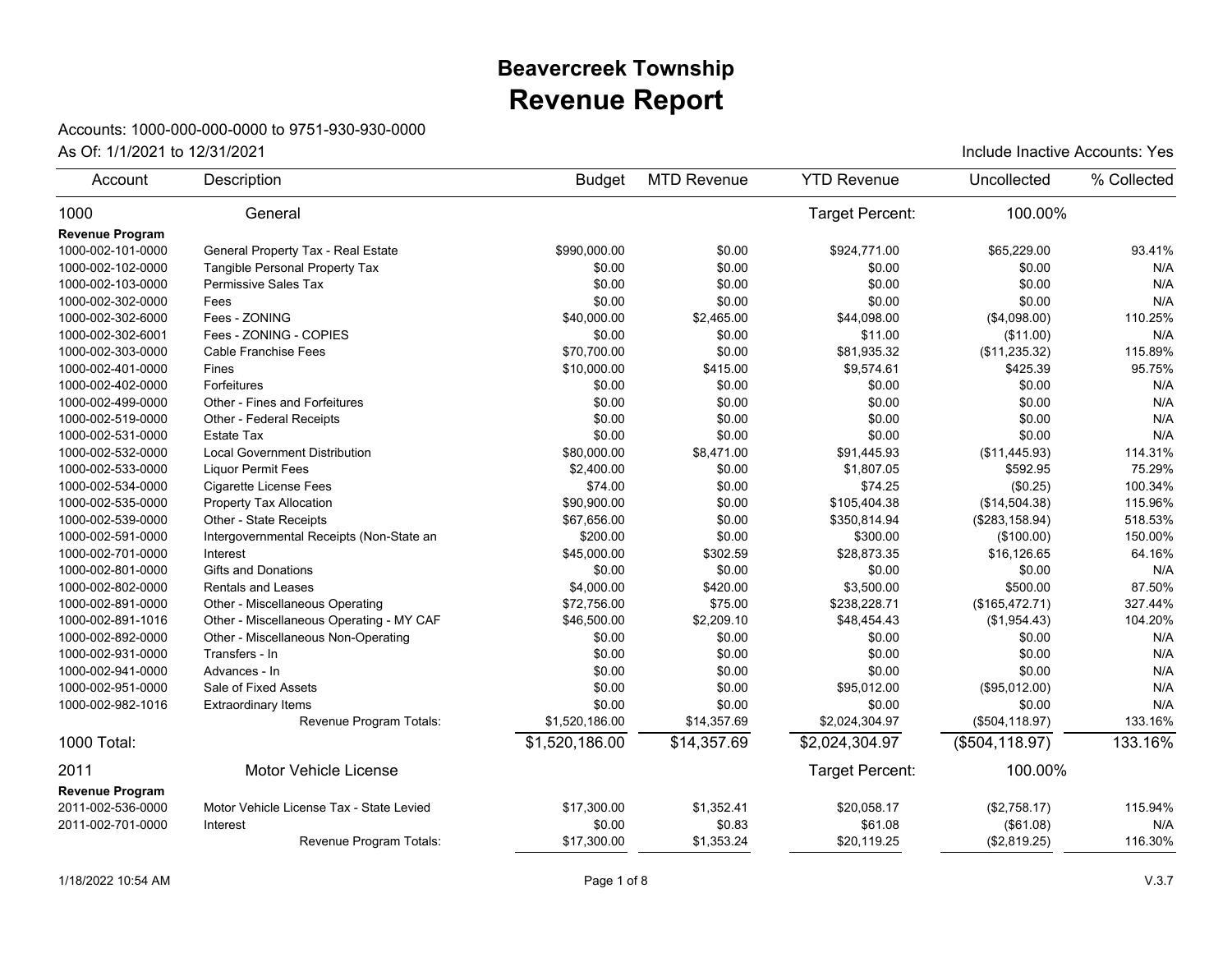| <b>Revenue Report</b>                                                                                                                                                                                                              |                                                                                                                                                                                                                                                                                            |                                                                                                                               |                                                                                                                        |                                                                                                                                    |                                                                                                                                        |                                                                                           |  |
|------------------------------------------------------------------------------------------------------------------------------------------------------------------------------------------------------------------------------------|--------------------------------------------------------------------------------------------------------------------------------------------------------------------------------------------------------------------------------------------------------------------------------------------|-------------------------------------------------------------------------------------------------------------------------------|------------------------------------------------------------------------------------------------------------------------|------------------------------------------------------------------------------------------------------------------------------------|----------------------------------------------------------------------------------------------------------------------------------------|-------------------------------------------------------------------------------------------|--|
| Account                                                                                                                                                                                                                            | Description                                                                                                                                                                                                                                                                                | As Of: 1/1/2021 to 12/31/2021<br><b>Budget</b>                                                                                | <b>MTD Revenue</b>                                                                                                     | <b>YTD Revenue</b>                                                                                                                 | Uncollected                                                                                                                            | % Collected                                                                               |  |
| 2011 Total:                                                                                                                                                                                                                        |                                                                                                                                                                                                                                                                                            | \$17,300.00                                                                                                                   | \$1,353.24                                                                                                             | \$20,119.25                                                                                                                        | (\$2,819.25)                                                                                                                           | 116.30%                                                                                   |  |
| 2021                                                                                                                                                                                                                               | Gasoline                                                                                                                                                                                                                                                                                   |                                                                                                                               |                                                                                                                        | Target Percent:                                                                                                                    | 100.00%                                                                                                                                |                                                                                           |  |
| <b>Revenue Program</b><br>2021-002-537-0000<br>2021-002-539-0000<br>2021-002-701-0000                                                                                                                                              | Gasoline Tax<br>Other - State Receipts<br>Interest<br>Revenue Program Totals:                                                                                                                                                                                                              | \$103,800.00<br>\$0.00<br>\$0.00<br>\$103,800.00                                                                              | \$15,177.88<br>\$0.00<br>\$8.72<br>\$15,186.60                                                                         | \$189,272.58<br>\$0.00<br>\$542.75<br>\$189,815.33                                                                                 | (\$85,472.58)<br>\$0.00<br>(\$542.75)<br>(\$86,015.33)                                                                                 | 182.34%<br>N/A<br>N/A<br>182.87%                                                          |  |
| 2021 Total:                                                                                                                                                                                                                        |                                                                                                                                                                                                                                                                                            | \$103,800.00                                                                                                                  | \$15,186.60                                                                                                            | \$189,815.33                                                                                                                       | (\$86,015.33)                                                                                                                          | 182.87%                                                                                   |  |
| 2031                                                                                                                                                                                                                               | Road and Bridge                                                                                                                                                                                                                                                                            |                                                                                                                               |                                                                                                                        | Target Percent:                                                                                                                    | 100.00%                                                                                                                                |                                                                                           |  |
| <b>Revenue Program</b><br>2031-002-101-0000<br>2031-002-102-0000<br>2031-002-301-0000<br>2031-002-535-0000<br>2031-002-539-0000<br>2031-002-590-4999<br>2031-002-591-0000<br>2031-002-891-0000<br>2031-002-951-0000                | General Property Tax - Real Estate<br>Tangible Personal Property Tax<br><b>Licenses and Permits</b><br>Property Tax Allocation<br>Other - State Receipts<br><b>Internal Billing</b><br>Intergovernmental Receipts (Non-State an<br>Other - Miscellaneous Operating<br>Sale of Fixed Assets | \$1,198,000.00<br>\$0.00<br>\$2,500.00<br>\$101,000.00<br>\$0.00<br>\$275,000.00<br>\$0.00<br>\$0.00<br>\$0.00                | \$0.00<br>\$0.00<br>\$75.00<br>\$0.00<br>\$0.00<br>\$14,886.73<br>\$2,985.40<br>\$0.00<br>\$0.00                       | \$1,135,383.53<br>\$0.00<br>\$2,525.00<br>\$120,644.97<br>\$8.733.35<br>\$181,479.00<br>\$2,985.40<br>(\$11,911.42)<br>\$62,857.32 | \$62,616.47<br>\$0.00<br>(\$25.00)<br>(\$19,644.97)<br>(\$8,733.35)<br>\$93,521.00<br>(\$2,985.40)<br>\$11,911.42<br>(\$62,857.32)     | 94.77%<br>N/A<br>101.00%<br>119.45%<br>N/A<br>65.99%<br>N/A<br>N/A<br>N/A                 |  |
| 2031 Total:                                                                                                                                                                                                                        | Revenue Program Totals:                                                                                                                                                                                                                                                                    | \$1,576,500.00<br>\$1,576,500.00                                                                                              | \$17,947.13<br>\$17,947.13                                                                                             | \$1,502,697.15<br>\$1,502,697.15                                                                                                   | \$73,802.85<br>\$73,802.85                                                                                                             | 95.32%<br>95.32%                                                                          |  |
| 2041                                                                                                                                                                                                                               | Cemetery                                                                                                                                                                                                                                                                                   |                                                                                                                               |                                                                                                                        | Target Percent:                                                                                                                    | 100.00%                                                                                                                                |                                                                                           |  |
| <b>Revenue Program</b><br>2041-002-301-0000<br>2041-002-302-0000<br>2041-002-307-0000<br>2041-002-308-0000<br>2041-002-539-0000<br>2041-002-802-0000<br>2041-002-804-0000<br>2041-002-891-0000<br>2041-002-951-0000<br>2041 Total: | NoDescription<br>Fees<br>NoDescription<br>NoDescription<br>Other - State Receipts<br>Rentals and Leases<br>Sale of Cemetery Lots<br>Other - Miscellaneous Operating<br>Sale of Fixed Assets<br>Revenue Program Totals:                                                                     | \$0.00<br>\$14,100.00<br>\$0.00<br>\$0.00<br>\$0.00<br>\$0.00<br>\$6,000.00<br>\$0.00<br>\$0.00<br>\$20,100.00<br>\$20,100.00 | \$0.00<br>\$1,170.00<br>\$0.00<br>\$0.00<br>\$0.00<br>\$0.00<br>\$0.00<br>\$0.00<br>\$0.00<br>\$1,170.00<br>\$1,170.00 | \$0.00<br>\$14,510.00<br>\$0.00<br>\$0.00<br>\$263.03<br>\$0.00<br>\$9,050.00<br>\$9.25<br>\$0.00<br>\$23,832.28<br>\$23,832.28    | \$0.00<br>(\$410.00)<br>\$0.00<br>\$0.00<br>(\$263.03)<br>\$0.00<br>(\$3,050.00)<br>(\$9.25)<br>\$0.00<br>(\$3,732.28)<br>(\$3,732.28) | N/A<br>102.91%<br>N/A<br>N/A<br>N/A<br>N/A<br>150.83%<br>N/A<br>N/A<br>118.57%<br>118.57% |  |
| 2191                                                                                                                                                                                                                               | Police                                                                                                                                                                                                                                                                                     |                                                                                                                               |                                                                                                                        | Target Percent:                                                                                                                    | 100.00%                                                                                                                                |                                                                                           |  |
| <b>Revenue Program</b><br>2191-002-101-0000<br>2191-002-102-0000<br>2191-002-353-0000<br>2191-002-535-0000<br>2191-002-539-0000<br>2191-002-891-0000                                                                               | General Property Tax - Real Estate<br>Tangible Personal Property Tax<br><b>Natural Gas</b><br>Property Tax Allocation<br>Other - State Receipts<br>Other - Miscellaneous Operating                                                                                                         | \$635,000.00<br>\$0.00<br>\$0.00<br>\$30,300.00<br>\$0.00<br>\$7,200.00                                                       | \$0.00<br>\$0.00<br>\$0.00<br>\$0.00<br>\$0.00<br>\$0.00                                                               | \$633,334.32<br>\$0.00<br>\$0.00<br>\$33,019.00<br>\$31.17<br>\$183.40                                                             | \$1,665.68<br>\$0.00<br>\$0.00<br>(\$2,719.00)<br>(\$31.17)<br>\$7,016.60                                                              | 99.74%<br>N/A<br>N/A<br>108.97%<br>N/A<br>2.55%                                           |  |
| 1/18/2022 10:54 AM                                                                                                                                                                                                                 |                                                                                                                                                                                                                                                                                            | Page 2 of 8                                                                                                                   |                                                                                                                        |                                                                                                                                    |                                                                                                                                        | V.3.7                                                                                     |  |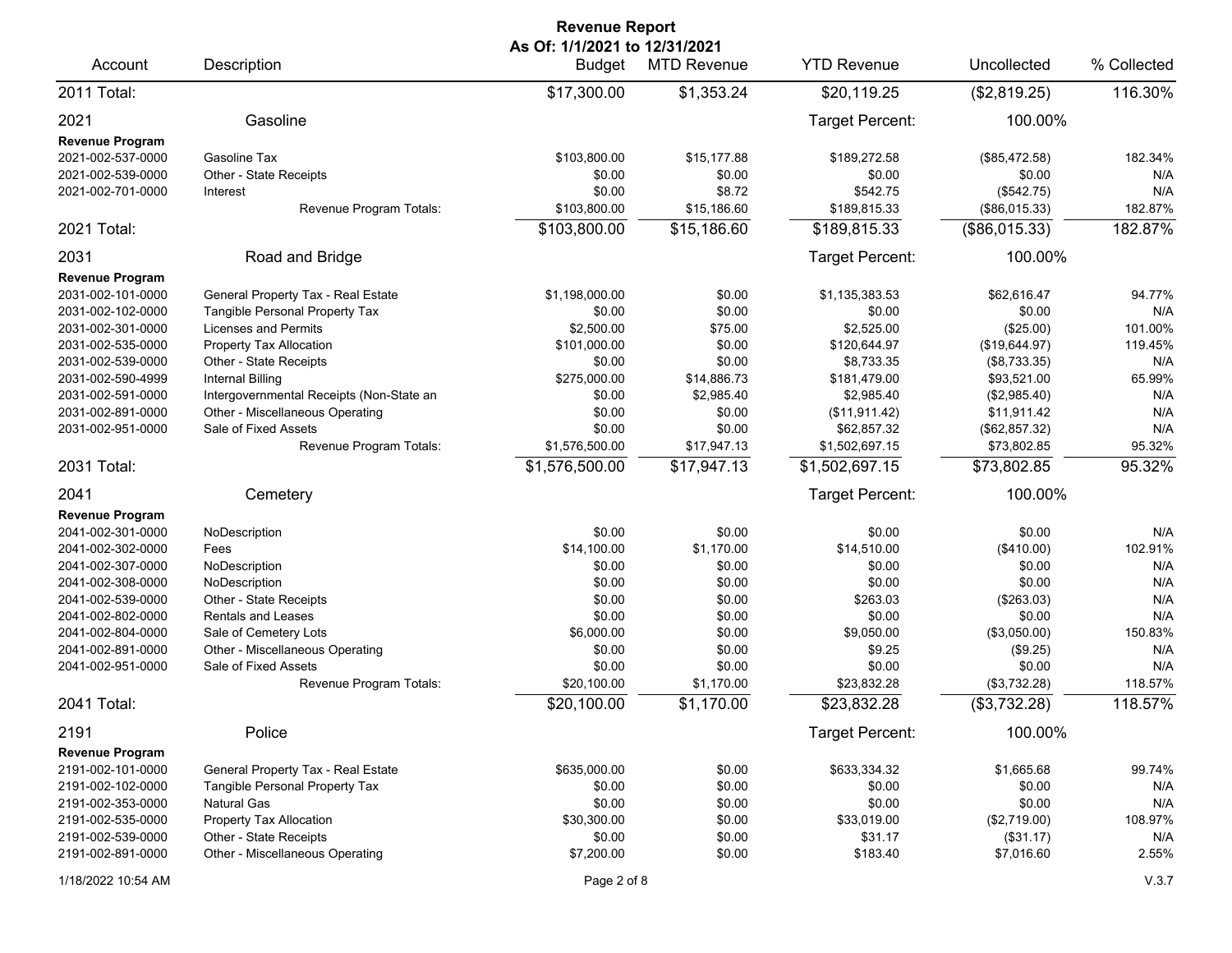| <b>Revenue Report</b>  |                                                 |                                         |                    |                            |                              |                |  |
|------------------------|-------------------------------------------------|-----------------------------------------|--------------------|----------------------------|------------------------------|----------------|--|
| Account                | Description                                     | As Of: 1/1/2021 to 12/31/2021<br>Budget | <b>MTD Revenue</b> | <b>YTD Revenue</b>         | Uncollected                  | % Collected    |  |
| 2191-002-951-0000      | Sale of Fixed Assets<br>Revenue Program Totals: | \$0.00<br>\$672,500.00                  | \$0.00<br>\$0.00   | \$7,200.00<br>\$673,767.89 | (\$7,200.00)<br>(\$1,267.89) | N/A<br>100.19% |  |
| 2191 Total:            |                                                 | \$672,500.00                            | \$0.00             | \$673,767.89               | (\$1,267.89)                 | 100.19%        |  |
| 2192                   | Fire                                            |                                         |                    | Target Percent:            | 100.00%                      |                |  |
| <b>Revenue Program</b> |                                                 |                                         |                    |                            |                              |                |  |
| 2192-002-101-0000      | General Property Tax - Real Estate              | \$14,060,000.00                         | \$0.00             | \$13,701,456.19            | \$358,543.81                 | 97.45%         |  |
| 2192-002-102-0000      | Tangible Personal Property Tax                  | \$0.00                                  | \$0.00             | \$0.00                     | \$0.00                       | N/A            |  |
| 2192-002-299-0000      | Other - Charges for Services                    | \$435,500.00                            | \$0.00             | \$300,000.00               | \$135,500.00                 | 68.89%         |  |
| 2192-002-301-0000      | <b>Licenses and Permits</b>                     | \$25,300.00                             | \$277.50           | \$10,477.53                | \$14,822.47                  | 41.41%         |  |
| 2192-002-302-0000      | Fees                                            | \$0.00                                  | \$0.00             | \$179.50                   | (\$179.50)                   | N/A            |  |
| 2192-002-401-0000      | Fines                                           | \$1,400.00                              | \$0.00             | \$0.00                     | \$1,400.00                   | 0.00%          |  |
| 2192-002-535-0000      | Property Tax Allocation                         | \$832,200.00                            | \$0.00             | \$919,862.00               | (\$87,662.00)                | 110.53%        |  |
| 2192-002-539-0000      | Other - State Receipts                          | \$90,900.00                             | \$0.00             | \$148,042.76               | (\$57,142.76)                | 162.86%        |  |
| 2192-002-801-0000      | Gifts and Donations                             | \$2,000.00                              | \$0.00             | \$16,689.00                | (\$14,689.00)                | 834.45%        |  |
| 2192-002-802-0000      | <b>Rentals and Leases</b>                       | \$1,900.00                              | \$0.00             | \$0.00                     | \$1,900.00                   | 0.00%          |  |
| 2192-002-891-0000      | Other - Miscellaneous Operating                 | \$0.00                                  | \$2,231.26         | \$199,172.64               | (\$199, 172.64)              | N/A            |  |
| 2192-002-892-0000      | Other - Miscellaneous Non-Operating             | \$100.00                                | \$0.00             | \$0.00                     | \$100.00                     | 0.00%          |  |
| 2192-002-931-0000      | Transfers - In                                  | \$0.00                                  | \$0.00             | \$0.00                     | \$0.00                       | N/A            |  |
| 2192-002-941-0000      | Advances - In                                   | \$0.00                                  | \$0.00             | \$0.00                     | \$0.00                       | N/A            |  |
| 2192-002-951-0000      | Sale of Fixed Assets                            | \$0.00                                  | \$12,051.00        | \$26,811.55                | (\$26,811.55)                | N/A            |  |
|                        | Revenue Program Totals:                         | \$15,449,300.00                         | \$14,559.76        | \$15,322,691.17            | \$126,608.83                 | 99.18%         |  |
| 2192 Total:            |                                                 | \$15,449,300.00                         | \$14,559.76        | \$15,322,691.17            | \$126,608.83                 | 99.18%         |  |
| 2231                   | Permissive Motor Vehicle                        |                                         |                    | Target Percent:            | 100.00%                      |                |  |
| <b>Revenue Program</b> |                                                 |                                         |                    |                            |                              |                |  |
| 2231-002-104-0000      | Permissive MVL Tax - Township Levied            | \$27,300.00                             | \$4,992.65         | \$63,994.19                | (\$36,694.19)                | 234.41%        |  |
| 2231-002-104-1000      | Permissive Motor Vehicle License (MVL) T        | \$53,000.00                             | \$3,840.50         | \$46,050.00                | \$6,950.00                   | 86.89%         |  |
| 2231-002-104-4852      | Permissive MVL Tax - Township Levied -          | \$40,000.00                             | \$3,840.50         | \$112,954.79               | (\$72,954.79)                | 282.39%        |  |
| 2231-002-701-0000      | Interest                                        | \$0.00                                  | \$11.49            | \$728.62                   | (\$728.62)                   | N/A            |  |
| 2231-002-931-0000      | Transfers - In                                  | \$0.00                                  | \$0.00             | \$0.00                     | \$0.00                       | N/A            |  |
|                        | Revenue Program Totals:                         | \$120,300.00                            | \$12,685.14        | \$223,727.60               | (\$103,427.60)               | 185.97%        |  |
| 2231 Total:            |                                                 | \$120,300.00                            | \$12,685.14        | \$223,727.60               | (\$103,427.60)               | 185.97%        |  |
| 2281                   | <b>EMS</b>                                      |                                         |                    | Target Percent:            | 100.00%                      |                |  |
| <b>Revenue Program</b> |                                                 |                                         |                    |                            |                              |                |  |
| 2281-002-299-0000      | Other - Charges for Services                    | \$1,151,400.00                          | \$116,505.07       | \$1,232,912.26             | (\$81,512.26)                | 107.08%        |  |
| 2281-002-539-0000      | Other - State Receipts                          | \$40,400.00                             | \$0.00             | \$0.00                     | \$40,400.00                  | $0.00\%$       |  |
| 2281-002-891-0000      | Other - Miscellaneous Operating                 | \$78,800.00                             | \$562.00           | \$23,505.50                | \$55,294.50                  | 29.83%         |  |
| 2281-002-931-0000      | Transfers - In                                  | \$196,882.92                            | \$0.00             | \$196,883.92               | (\$1.00)                     | 100.00%        |  |
| 2281-002-941-0000      | Advances - In                                   | \$0.00                                  | \$0.00             | \$0.00                     | \$0.00                       | N/A            |  |
|                        | Revenue Program Totals:                         | \$1,467,482.92                          | \$117,067.07       | \$1,453,301.68             | \$14,181.24                  | 99.03%         |  |
| 2281 Total:            |                                                 | \$1,467,482.92                          | \$117,067.07       | \$1,453,301.68             | \$14,181.24                  | 99.03%         |  |
| 2901                   | <b>FEMA Airpack</b>                             |                                         |                    | <b>Target Percent:</b>     | 100.00%                      |                |  |
| <b>Revenue Program</b> |                                                 |                                         |                    |                            |                              |                |  |
|                        |                                                 |                                         |                    |                            |                              |                |  |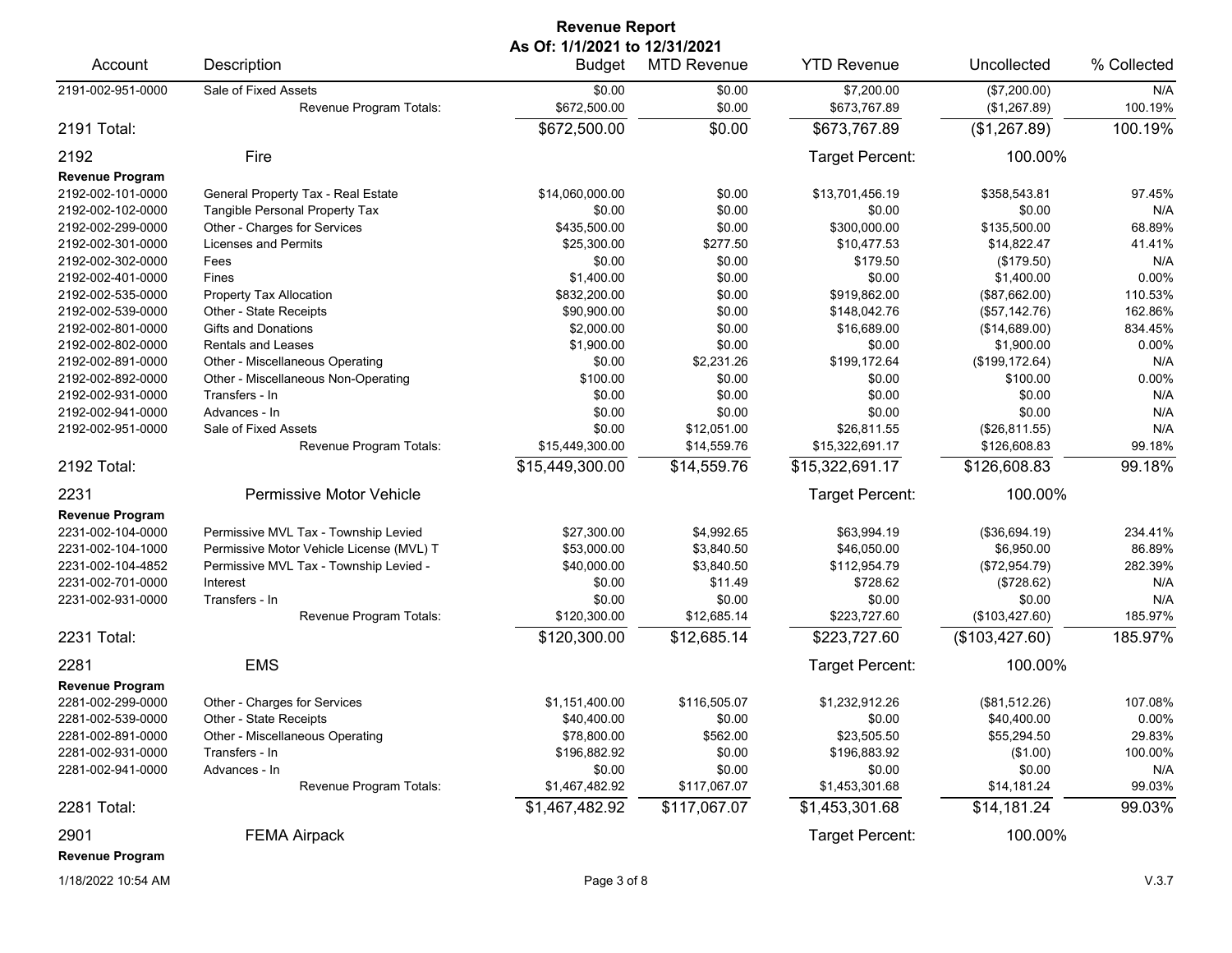| <b>Revenue Report</b>  |                                          |                               |                    |                    |                |             |  |
|------------------------|------------------------------------------|-------------------------------|--------------------|--------------------|----------------|-------------|--|
|                        |                                          | As Of: 1/1/2021 to 12/31/2021 |                    |                    |                |             |  |
| Account                | Description                              | <b>Budget</b>                 | <b>MTD Revenue</b> | <b>YTD Revenue</b> | Uncollected    | % Collected |  |
| 2901-002-519-0000      | Other - Federal Receipts                 | \$0.00                        | \$0.00             | \$0.00             | \$0.00         | N/A         |  |
| 2901-002-931-0000      | Transfers - In                           | \$0.00                        | \$0.00             | \$0.00             | \$0.00         | N/A         |  |
| 2901-002-941-0000      | Advances - In                            | \$446,324.00                  | \$0.00             | \$446,325.00       | (\$1.00)       | 100.00%     |  |
|                        | Revenue Program Totals:                  | \$446,324.00                  | \$0.00             | \$446,325.00       | (\$1.00)       | 100.00%     |  |
| 2901 Total:            |                                          | \$446,324.00                  | \$0.00             | \$446,325.00       | (\$1.00)       | 100.00%     |  |
| 2902                   | <b>FEMA Reimbursements: Local</b>        |                               |                    | Target Percent:    | 100.00%        |             |  |
| <b>Revenue Program</b> |                                          |                               |                    |                    |                |             |  |
| 2902-002-519-0000      | Other - Federal Receipts                 | \$14.467.36                   | \$0.00             | \$48,005.74        | (\$33,538.38)  | 331.82%     |  |
| 2902-002-539-0000      | Other - State Receipts                   | \$3,107.64                    | \$0.00             | \$4,893.34         | (\$1,785.70)   | 157.46%     |  |
| 2902-002-591-0000      | Intergovernmental Receipts (Non-State an | \$0.00                        | \$0.00             | \$0.00             | \$0.00         | N/A         |  |
| 2902-002-931-0000      | Transfers - In                           | \$0.00                        | \$0.00             | \$0.00             | \$0.00         | N/A         |  |
|                        | Revenue Program Totals:                  | \$17,575.00                   | \$0.00             | \$52,899.08        | (\$35,324.08)  | 300.99%     |  |
| 2902 Total:            |                                          | \$17,575.00                   | \$0.00             | \$52,899.08        | (\$35,324.08)  | 300.99%     |  |
| 2903                   | Paying Accumulated Leave                 |                               |                    | Target Percent:    | 100.00%        |             |  |
| <b>Revenue Program</b> |                                          |                               |                    |                    |                |             |  |
| 2903-002-931-0000      | Transfers - In                           | \$47,920.00                   | \$0.00             | \$47,920.00        | \$0.00         | 100.00%     |  |
|                        | Revenue Program Totals:                  | \$47,920.00                   | \$0.00             | \$47,920.00        | \$0.00         | 100.00%     |  |
| 2903 Total:            |                                          | \$47,920.00                   | \$0.00             | \$47,920.00        | \$0.00         | 100.00%     |  |
| 2904                   | SAFER Grant: 2017 Funding Cycle          |                               |                    | Target Percent:    | 100.00%        |             |  |
| <b>Revenue Program</b> |                                          |                               |                    |                    |                |             |  |
| 2904-002-519-0000      | Other - Federal Receipts                 | \$1,230,000.00                | \$0.00             | \$1,345,046.86     | (\$115,046.86) | 109.35%     |  |
| 2904-002-701-0000      | Interest                                 | \$0.00                        | \$47.10            | \$1,664.48         | (\$1,664.48)   | N/A         |  |
| 2904-002-931-0000      | Transfers - In                           | \$0.00                        | \$0.00             | \$0.00             | \$0.00         | N/A         |  |
| 2904-002-941-0000      | Advances - In                            | \$0.00                        | \$0.00             | \$0.00             | \$0.00         | N/A         |  |
|                        | Revenue Program Totals:                  | \$1,230,000.00                | \$47.10            | \$1,346,711.34     | (\$116,711.34) | 109.49%     |  |
| 2904 Total:            |                                          | \$1,230,000.00                | \$47.10            | \$1,346,711.34     | (\$116,711.34) | 109.49%     |  |
| 2905                   | COVID-19 Relief Fund                     |                               |                    | Target Percent:    | 100.00%        |             |  |
| <b>Revenue Program</b> |                                          |                               |                    |                    |                |             |  |
| 2905-002-519-0000      | Other - Federal Receipts                 | \$163,598.11                  | \$0.00             | \$0.00             | \$163.598.11   | 0.00%       |  |
| 2905-002-591-0000      | Intergovernmental Receipts (Non-State an | \$0.00                        | \$0.00             | \$0.00             | \$0.00         | N/A         |  |
| 2905-002-891-0000      | Other - Miscellaneous Operating          | \$0.00                        | \$0.00             | \$0.00             | \$0.00         | N/A         |  |
| 2905-002-941-0000      | Advances - In                            | \$0.00                        | \$0.00             | \$0.00             | \$0.00         | N/A         |  |
|                        | Revenue Program Totals:                  | \$163,598.11                  | \$0.00             | \$0.00             | \$163,598.11   | 0.00%       |  |
| 2905 Total:            |                                          | \$163,598.11                  | \$0.00             | \$0.00             | \$163,598.11   | 0.00%       |  |
| 2906                   | American Rescue Plan                     |                               |                    | Target Percent:    | 100.00%        |             |  |
| <b>Revenue Program</b> |                                          |                               |                    |                    |                |             |  |
| 2906-002-519-0000      | Other - Federal Receipts                 | \$323,837.90                  | \$0.00             | \$323,837.90       | \$0.00         | 100.00%     |  |
| 2906-002-701-0000      | Interest                                 | \$0.00                        | \$8.90             | \$173.07           | (\$173.07)     | N/A         |  |
| 2906-002-941-0000      | Advances - In                            | \$0.00                        | \$0.00             | \$0.00             | \$0.00         | N/A         |  |
|                        | Revenue Program Totals:                  | \$323,837.90                  | \$8.90             | \$324,010.97       | (\$173.07)     | 100.05%     |  |
|                        |                                          |                               |                    |                    |                |             |  |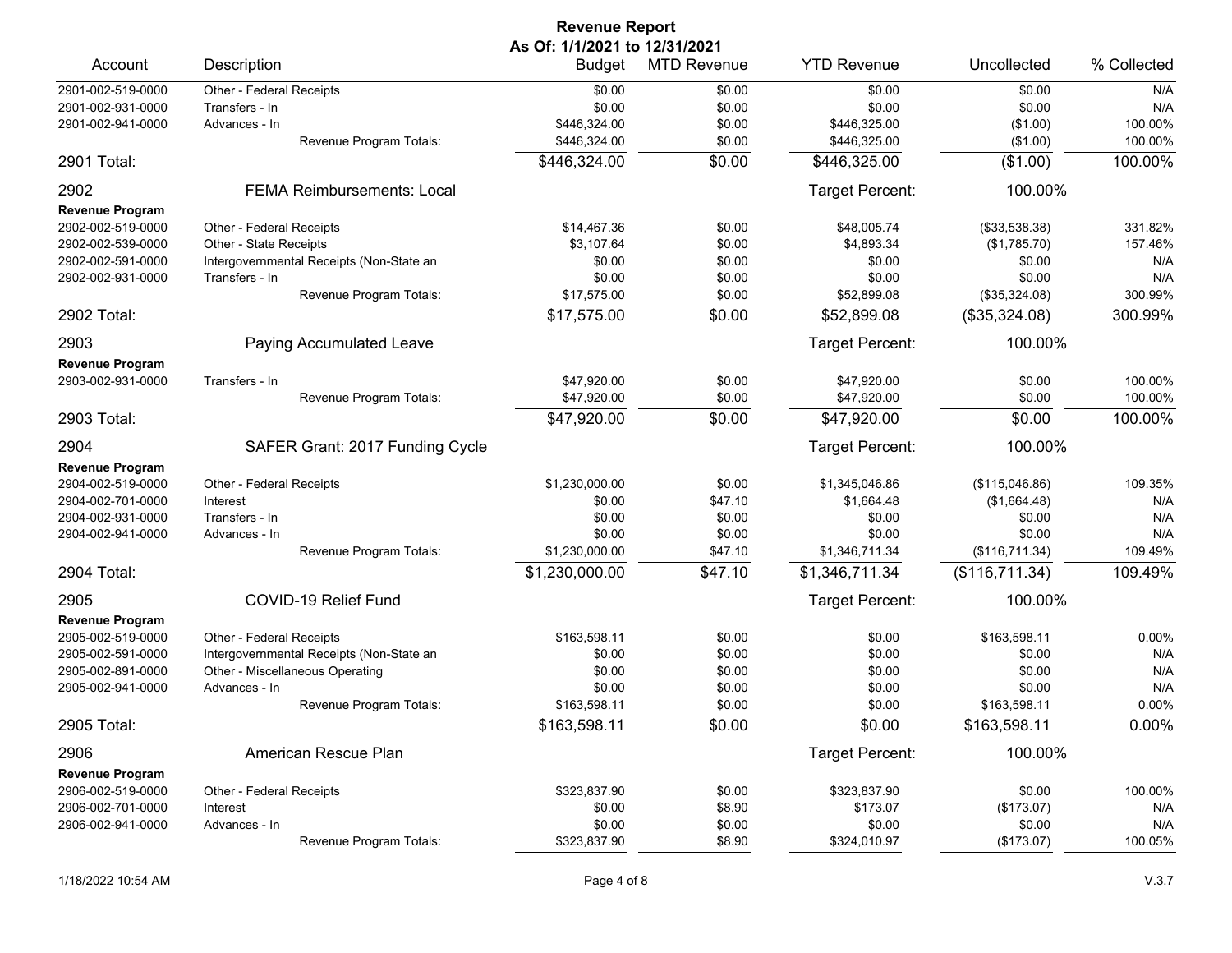| As Of: 1/1/2021 to 12/31/2021<br><b>YTD Revenue</b><br>Description<br><b>Budget</b><br><b>MTD Revenue</b><br>Account                                                                                                                                                                                     | Uncollected<br>(\$173.07)                        | % Collected<br>100.05%               |
|----------------------------------------------------------------------------------------------------------------------------------------------------------------------------------------------------------------------------------------------------------------------------------------------------------|--------------------------------------------------|--------------------------------------|
|                                                                                                                                                                                                                                                                                                          |                                                  |                                      |
| 2906 Total:<br>\$323,837.90<br>\$8.90<br>\$324,010.97                                                                                                                                                                                                                                                    |                                                  |                                      |
| <b>Bond</b><br>Target Percent:<br>4101<br><b>Revenue Program</b>                                                                                                                                                                                                                                         | 100.00%                                          |                                      |
| \$0.00<br>4101-002-701-0000<br>\$0.00<br>\$0.00<br>Interest<br>\$0.00<br>\$0.00<br>\$0.00<br>4101-002-931-0000<br>Transfers - In<br>\$0.00<br>Revenue Program Totals:<br>\$0.00<br>\$0.00                                                                                                                | \$0.00<br>\$0.00<br>\$0.00                       | N/A<br>N/A<br>N/A                    |
| \$0.00<br>\$0.00<br>\$0.00<br>4101 Total:                                                                                                                                                                                                                                                                | \$0.00                                           | N/A                                  |
| Target Percent:<br>4301<br>Capital Improvement Fund                                                                                                                                                                                                                                                      | 100.00%                                          |                                      |
| <b>Revenue Program</b><br>4301-002-701-0000<br>\$0.00<br>\$11.01<br>\$619.63<br>Interest<br>4301-002-941-0000<br>\$400,000.00<br>\$0.00<br>\$400,000.00<br>Advances - In<br>\$400,000.00<br>Revenue Program Totals:<br>\$400,619.63<br>\$11.01<br>\$11.01<br>\$400,000.00<br>\$400,619.63<br>4301 Total: | (\$619.63)<br>\$0.00<br>(\$619.63)<br>(\$619.63) | N/A<br>100.00%<br>100.15%<br>100.15% |
| 4901<br>New Ambulance<br>Target Percent:                                                                                                                                                                                                                                                                 | 100.00%                                          |                                      |
| <b>Revenue Program</b><br>4901-002-931-0000<br>\$0.00<br>\$0.00<br>Transfers - In<br>\$0.00<br>Revenue Program Totals:<br>\$0.00<br>\$0.00<br>\$0.00                                                                                                                                                     | \$0.00<br>\$0.00                                 | N/A<br>N/A                           |
| \$0.00<br>\$0.00<br>\$0.00<br>4901 Total:                                                                                                                                                                                                                                                                | \$0.00                                           | N/A                                  |
| Target Percent:<br>4902<br>Land Acquisition                                                                                                                                                                                                                                                              | 100.00%                                          |                                      |
| <b>Revenue Program</b><br>4902-002-539-0000<br>Other - State Receipts<br>\$0.00<br>\$0.00<br>\$0.00<br>\$0.00<br>\$0.00<br>Revenue Program Totals:<br>\$0.00<br>\$0.00<br>\$0.00<br>\$0.00<br>4902 Total:                                                                                                | \$0.00<br>\$0.00<br>\$0.00                       | N/A<br>N/A<br>N/A                    |
| Target Percent:<br>4903<br><b>ALS Engine</b>                                                                                                                                                                                                                                                             | 100.00%                                          |                                      |
| <b>Revenue Program</b><br>4903-002-931-0000<br>Transfers - In<br>\$0.00<br>\$0.00<br>\$0.00<br>Revenue Program Totals:<br>\$0.00<br>\$0.00<br>\$0.00                                                                                                                                                     | \$0.00<br>\$0.00                                 | N/A<br>N/A                           |
| \$0.00<br>\$0.00<br>4903 Total:<br>\$0.00                                                                                                                                                                                                                                                                | \$0.00                                           | N/A                                  |
| <b>Fire Stations</b><br>Target Percent:<br>4904<br>Revenue Program                                                                                                                                                                                                                                       | 100.00%                                          |                                      |
| 4904-002-931-0000<br>\$4,266,730.75<br>\$0.00<br>\$3,512,872.75<br>Transfers - In<br>Revenue Program Totals:<br>\$4,266,730.75<br>\$0.00<br>\$3,512,872.75                                                                                                                                               | \$753,858.00<br>\$753,858.00                     | 82.33%<br>82.33%                     |
| \$0.00<br>\$4,266,730.75<br>\$3,512,872.75<br>4904 Total:                                                                                                                                                                                                                                                | \$753,858.00                                     | 82.33%                               |
| <b>Target Percent:</b><br>4905<br><b>Land Mobile Radios</b><br><b>Revenue Program</b>                                                                                                                                                                                                                    | 100.00%                                          |                                      |
| 4905-002-591-0000<br>Intergovernmental Receipts (Non-State an<br>\$98,710.00<br>\$0.00<br>\$0.00<br>4905-002-931-0000<br>Transfers - In<br>\$0.00<br>\$0.00<br>\$0.00<br>Revenue Program Totals:<br>\$0.00<br>\$98,710.00<br>\$0.00                                                                      | \$98,710.00<br>\$0.00<br>\$98,710.00             | $0.00\%$<br>N/A<br>0.00%             |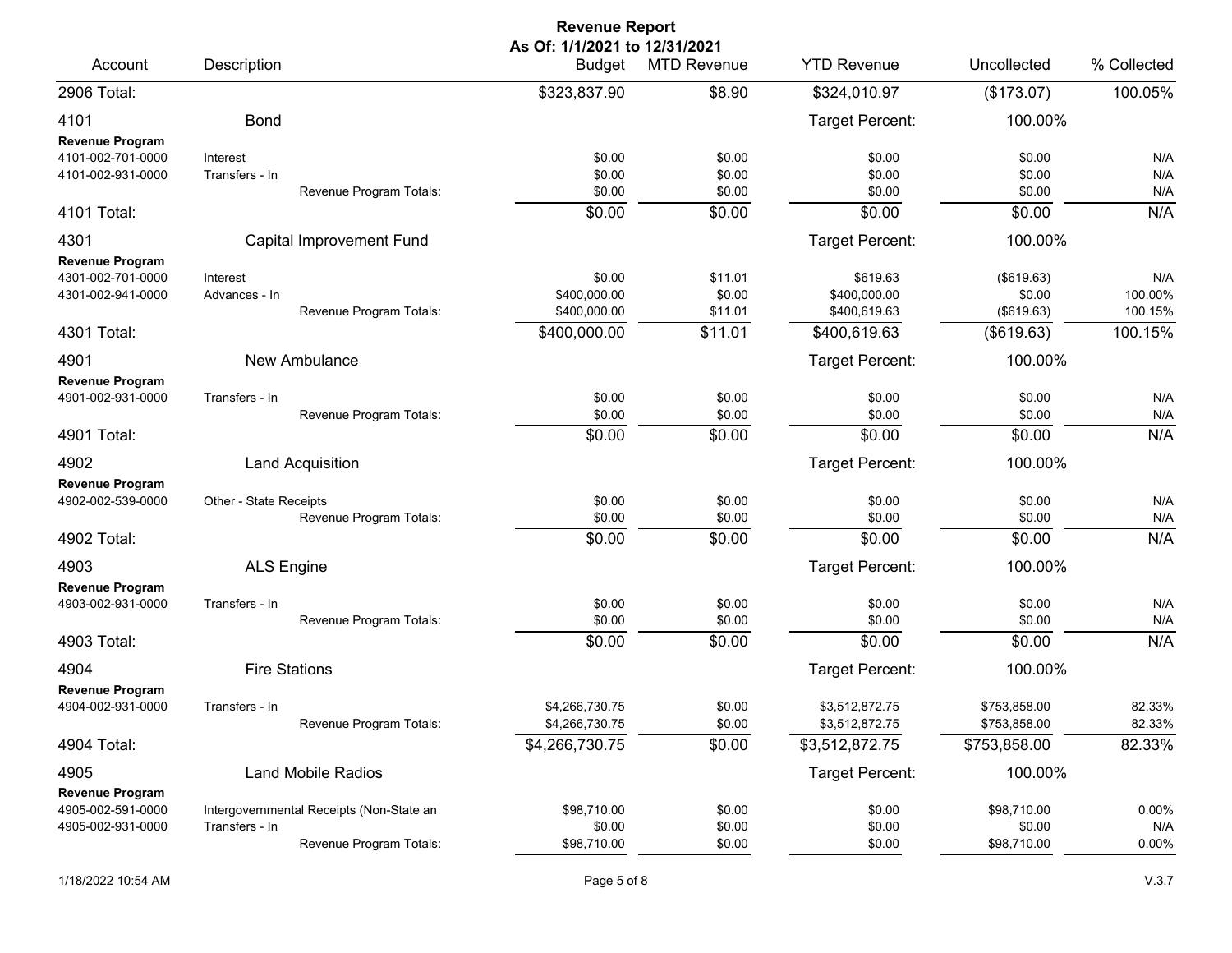| <b>Revenue Report</b> |                              |                                         |                    |                    |             |             |  |
|-----------------------|------------------------------|-----------------------------------------|--------------------|--------------------|-------------|-------------|--|
| Account               | Description                  | As Of: 1/1/2021 to 12/31/2021<br>Budget | <b>MTD Revenue</b> | <b>YTD Revenue</b> | Uncollected | % Collected |  |
| 4905 Total:           |                              | \$98,710.00                             | \$0.00             | \$0.00             | \$98,710.00 | 0.00%       |  |
| 8001                  | <b>Payroll Clearing Fund</b> |                                         |                    | Target Percent:    | 100.00%     |             |  |
| PROGRAM: 999          |                              |                                         |                    |                    |             |             |  |
| 8001-999-994-9000     | <b>PCF Default</b>           | \$0.00                                  | \$0.00             | \$0.00             | \$0.00      | N/A         |  |
| 8001-999-994-9101     | <b>FITWH</b>                 | \$0.00                                  | \$0.00             | \$0.00             | \$0.00      | N/A         |  |
| 8001-999-994-9102     | <b>MEDICARE</b>              | \$0.00                                  | \$0.00             | \$0.00             | \$0.00      | N/A         |  |
| 8001-999-994-9201     | OH                           | \$0.00                                  | \$0.00             | \$0.00             | \$0.00      | N/A         |  |
| 8001-999-994-9301     | <b>Brookville</b>            | \$0.00                                  | \$0.00             | \$0.00             | \$0.00      | N/A         |  |
| 8001-999-994-9302     | Cedarville                   | \$0.00                                  | \$0.00             | \$0.00             | \$0.00      | N/A         |  |
| 8001-999-994-9303     | Centerville                  | \$0.00                                  | \$0.00             | \$0.00             | \$0.00      | N/A         |  |
| 8001-999-994-9304     | Columbus                     | \$0.00                                  | \$0.00             | \$0.00             | \$0.00      | N/A         |  |
| 8001-999-994-9305     | Dayton                       | \$0.00                                  | \$0.00             | \$0.00             | \$0.00      | N/A         |  |
| 8001-999-994-9306     | Fairborn                     | \$0.00                                  | \$0.00             | \$0.00             | \$0.00      | N/A         |  |
| 8001-999-994-9307     | Grove City                   | \$0.00                                  | \$0.00             | \$0.00             | \$0.00      | N/A         |  |
| 8001-999-994-9308     | Huber Hts                    | \$0.00                                  | \$0.00             | \$0.00             | \$0.00      | N/A         |  |
| 8001-999-994-9309     | Jamestown                    | \$0.00                                  | \$0.00             | \$0.00             | \$0.00      | N/A         |  |
| 8001-999-994-9310     | Kettering                    | \$0.00                                  | \$0.00             | \$0.00             | \$0.00      | N/A         |  |
| 8001-999-994-9311     | Miamisburg                   | \$0.00                                  | \$0.00             | \$0.00             | \$0.00      | N/A         |  |
| 8001-999-994-9312     | New Bremen                   | \$0.00                                  | \$0.00             | \$0.00             | \$0.00      | N/A         |  |
| 8001-999-994-9313     | <b>OHCLA</b>                 | \$0.00                                  | \$0.00             | \$0.00             | \$0.00      | N/A         |  |
| 8001-999-994-9314     | Piqua                        | \$0.00                                  | \$0.00             | \$0.00             | \$0.00      | N/A         |  |
| 8001-999-994-9315     | Riverside                    | \$0.00                                  | \$0.00             | \$0.00             | \$0.00      | N/A         |  |
| 8001-999-994-9316     | Springboro                   | \$0.00                                  | \$0.00             | \$0.00             | \$0.00      | N/A         |  |
| 8001-999-994-9317     | Springfield                  | \$0.00                                  | \$0.00             | \$0.00             | \$0.00      | N/A         |  |
| 8001-999-994-9318     | <b>Tipp City</b>             | \$0.00                                  | \$0.00             | \$0.00             | \$0.00      | N/A         |  |
| 8001-999-994-9319     | Troy                         | \$0.00                                  | \$0.00             | \$0.00             | \$0.00      | N/A         |  |
| 8001-999-994-9320     | <b>Union City</b>            | \$0.00                                  | \$0.00             | \$0.00             | \$0.00      | N/A         |  |
| 8001-999-994-9321     | Urbana                       | \$0.00                                  | \$0.00             | \$0.00             | \$0.00      | N/A         |  |
| 8001-999-994-9322     | Vandalia                     | \$0.00                                  | \$0.00             | \$0.00             | \$0.00      | N/A         |  |
| 8001-999-994-9323     | Xenia                        | \$0.00                                  | \$0.00             | \$0.00             | \$0.00      | N/A         |  |
| 8001-999-994-9324     | <b>Yellow Springs</b>        | \$0.00                                  | \$0.00             | \$0.00             | \$0.00      | N/A         |  |
| 8001-999-994-9351     | Cedar Cliff LSD (2902)       | \$0.00                                  | \$0.00             | \$0.00             | \$0.00      | N/A         |  |
| 8001-999-994-9352     | Fairborn CSD (2903)          | \$0.00                                  | \$0.00             | \$0.00             | \$0.00      | N/A         |  |
| 8001-999-994-9353     | Greeneview LSD (2904)        | \$0.00                                  | \$0.00             | \$0.00             | \$0.00      | N/A         |  |
| 8001-999-994-9354     | Greenville CSD (1904)        | \$0.00                                  | \$0.00             | \$0.00             | \$0.00      | N/A         |  |
| 8001-999-994-9355     | London CSD (4903)            | \$0.00                                  | \$0.00             | \$0.00             | \$0.00      | N/A         |  |
| 8001-999-994-9356     | Miami East LSD (5504)        | \$0.00                                  | \$0.00             | \$0.00             | \$0.00      | N/A         |  |
| 8001-999-994-9357     | Milton Union EVSD (5505)     | \$0.00                                  | \$0.00             | \$0.00             | \$0.00      | N/A         |  |
| 8001-999-994-9358     | National Trail LSD (6802)    | \$0.00                                  | \$0.00             | \$0.00             | \$0.00      | N/A         |  |
| 8001-999-994-9359     | New Bremen LSD (0602)        | \$0.00                                  | \$0.00             | \$0.00             | \$0.00      | N/A         |  |
| 8001-999-994-9360     | Northeastern LSD OH (1203)   | \$0.00                                  | \$0.00             | \$0.00             | \$0.00      | N/A         |  |
| 8001-999-994-9361     | Northwestern LSD (1204)      | \$0.00                                  | \$0.00             | \$0.00             | \$0.00      | N/A         |  |
| 8001-999-994-9362     | Piqua CSD (5507)             | \$0.00                                  | \$0.00             | \$0.00             | \$0.00      | N/A         |  |
| 8001-999-994-9363     | Troy CSD (5509)              | \$0.00                                  | \$0.00             | \$0.00             | \$0.00      | N/A         |  |
| 8001-999-994-9364     | Xenia Community CSD (2906)   | \$0.00                                  | \$0.00             | \$0.00             | \$0.00      | N/A         |  |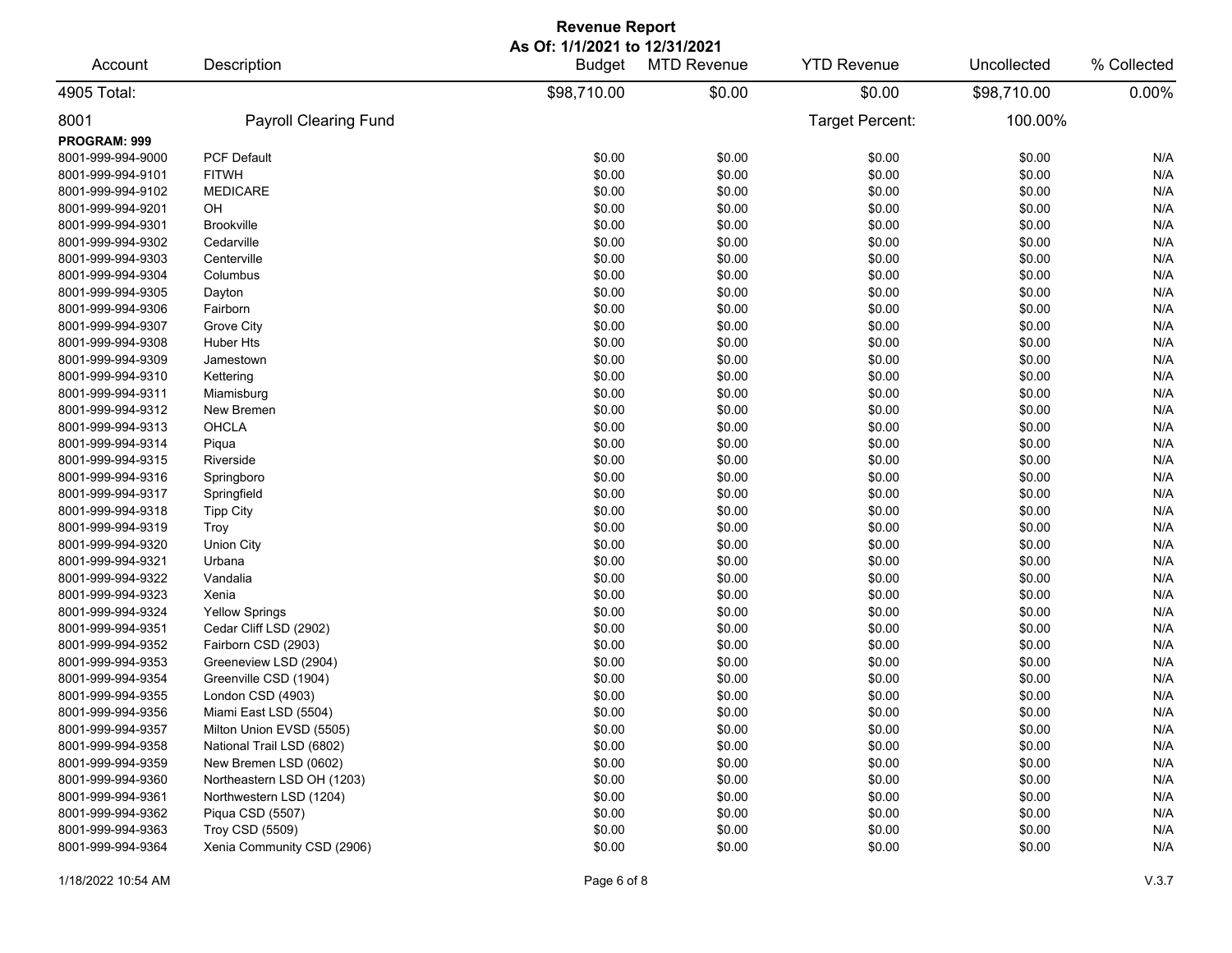## **Revenue Report As Of: 1/1/2021 to 12/31/2021**

| Account                | Description                              | <b>Budget</b> | <b>MTD Revenue</b> | <b>YTD Revenue</b>     | Uncollected  | % Collected |
|------------------------|------------------------------------------|---------------|--------------------|------------------------|--------------|-------------|
| 8001-999-994-9365      | Yellow Springs EVSD (2907)               | \$0.00        | \$0.00             | \$0.00                 | \$0.00       | N/A         |
| 8001-999-994-9366      | Tri County North LSD(6806)               | \$0.00        | \$0.00             | \$0.00                 | \$0.00       | N/A         |
| 8001-999-994-9401      | Medical - EE + Children                  | \$0.00        | \$0.00             | \$0.00                 | \$0.00       | N/A         |
| 8001-999-994-9402      | Medical - EE + Family                    | \$0.00        | \$0.00             | \$0.00                 | \$0.00       | N/A         |
| 8001-999-994-9403      | Medical - Emp + Spouse                   | \$0.00        | \$0.00             | \$0.00                 | \$0.00       | N/A         |
| 8001-999-994-9404      | Medical - Employee Only                  | \$0.00        | \$0.00             | \$0.00                 | \$0.00       | N/A         |
| 8001-999-994-9405      | Medical - Employee Only                  | \$0.00        | \$0.00             | \$0.00                 | \$0.00       | N/A         |
| 8001-999-994-9406      | <b>Medical Flexible Plan</b>             | \$0.00        | \$0.00             | \$0.00                 | \$0.00       | N/A         |
| 8001-999-994-9411      | Vision Deduction - Pre Tax               | \$0.00        | \$0.00             | \$0.00                 | \$0.00       | N/A         |
| 8001-999-994-9412      | Vision Deduction - Pre Tax               | \$0.00        | \$0.00             | \$0.00                 | \$0.00       | N/A         |
| 8001-999-994-9413      | Vision Deduction - Pre Tax               | \$0.00        | \$0.00             | \$0.00                 | \$0.00       | N/A         |
| 8001-999-994-9414      | Vision Deduction - Pre Tax               | \$0.00        | \$0.00             | \$0.00                 | \$0.00       | N/A         |
| 8001-999-994-9415      | Vision Deduction - Pre Tax               | \$0.00        | \$0.00             | \$0.00                 | \$0.00       | N/A         |
| 8001-999-994-9416      | Vision Deduction - Pre Tax               | \$0.00        | \$0.00             | \$0.00                 | \$0.00       | N/A         |
| 8001-999-994-9417      | Vision Deduction - Pre Tax               | \$0.00        | \$0.00             | \$0.00                 | \$0.00       | N/A         |
| 8001-999-994-9418      | Vision Deduction - Pre Tax               | \$0.00        | \$0.00             | \$0.00                 | \$0.00       | N/A         |
| 8001-999-994-9419      | Vision Deduction - Pre Tax               | \$0.00        | \$0.00             | \$0.00                 | \$0.00       | N/A         |
| 8001-999-994-9421      | Dental - Emp+Sp/Fam                      | \$0.00        | \$0.00             | \$0.00                 | \$0.00       | N/A         |
| 8001-999-994-9422      | Dental - Employee Only                   | \$0.00        | \$0.00             | \$0.00                 | \$0.00       | N/A         |
| 8001-999-994-9431      | AFLAC Group Pre-Tax                      | \$0.00        | \$0.00             | \$0.00                 | \$0.00       | N/A         |
| 8001-999-994-9432      | Aflac Pre-tax                            | \$0.00        | \$0.00             | \$0.00                 | \$0.00       | N/A         |
| 8001-999-994-9441      | Dependent Care Flexible Plan             | \$0.00        | \$0.00             | \$0.00                 | \$0.00       | N/A         |
| 8001-999-994-9451      | <b>FSA CATCH UP</b>                      | \$0.00        | \$0.00             | \$0.00                 | \$0.00       | N/A         |
| 8001-999-994-9501      | Ohio Pers                                | \$0.00        | \$0.00             | \$0.00                 | \$0.00       | N/A         |
| 8001-999-994-9502      | Ohio Police + Fire Pension               | \$0.00        | \$0.00             | \$0.00                 | \$0.00       | N/A         |
| 8001-999-994-9503      | <b>ER Match OPers</b>                    | \$0.00        | \$0.00             | \$0.00                 | \$0.00       | N/A         |
| 8001-999-994-9504      | ER Match Police + Fire                   | \$0.00        | \$0.00             | \$0.00                 | \$0.00       | N/A         |
| 8001-999-994-9510      | deferred comp                            | \$0.00        | \$0.00             | \$0.00                 | \$0.00       | N/A         |
| 8001-999-994-9611      | Child Support Ohio                       | \$0.00        | \$0.00             | \$0.00                 | \$0.00       | N/A         |
| 8001-999-994-9612      | Child Support Ohio 2                     | \$0.00        | \$0.00             | \$0.00                 | \$0.00       | N/A         |
| 8001-999-994-9701      | <b>Union Dues</b>                        | \$0.00        | \$0.00             | \$0.00                 | \$0.00       | N/A         |
| 8001-999-994-9801      | <b>Advance Deduction</b>                 | \$0.00        | \$0.00             | \$0.00                 | \$0.00       | N/A         |
| 8001-999-994-9811      | <b>AFLAC Group Post Tax</b>              | \$0.00        | \$0.00             | \$0.00                 | \$0.00       | N/A         |
| 8001-999-994-9812      | Aflac Post Tax                           | \$0.00        | \$0.00             | \$0.00                 | \$0.00       | N/A         |
| 8001-999-994-9821      | Roth 457 Deduction                       | \$0.00        | \$0.00             | \$0.00                 | \$0.00       | N/A         |
| 8001-999-994-9899      | <b>MEDER</b>                             | \$0.00        | \$0.00             | \$0.00                 | \$0.00       | N/A         |
|                        | PROGRAM: 999 Totals:                     | \$0.00        | \$0.00             | \$0.00                 | \$0.00       | N/A         |
| 8001 Total:            |                                          | \$0.00        | \$0.00             | \$0.00                 | \$0.00       | N/A         |
| 9001                   | <b>LGIF MARCS</b>                        |               |                    | <b>Target Percent:</b> | 100.00%      |             |
| <b>Revenue Program</b> |                                          |               |                    |                        |              |             |
| 9001-002-539-0000      | Other - State Receipts                   | \$0.00        | \$0.00             | \$0.00                 | \$0.00       | N/A         |
| 9001-002-591-0000      | Intergovernmental Receipts (Non-State an | \$0.00        | \$0.00             | \$0.00                 | \$0.00       | N/A         |
| 9001-002-892-0000      | Other - Miscellaneous Non-Operating      | \$36,300.00   | \$1,520.55         | \$40,193.36            | (\$3,893.36) | 110.73%     |
| 9001-002-931-0000      | Transfers - In                           | \$0.00        | \$0.00             | \$0.00                 | \$0.00       | N/A         |
|                        | Revenue Program Totals:                  | \$36,300.00   | \$1,520.55         | \$40,193.36            | (\$3,893.36) | 110.73%     |
|                        |                                          |               |                    |                        |              |             |